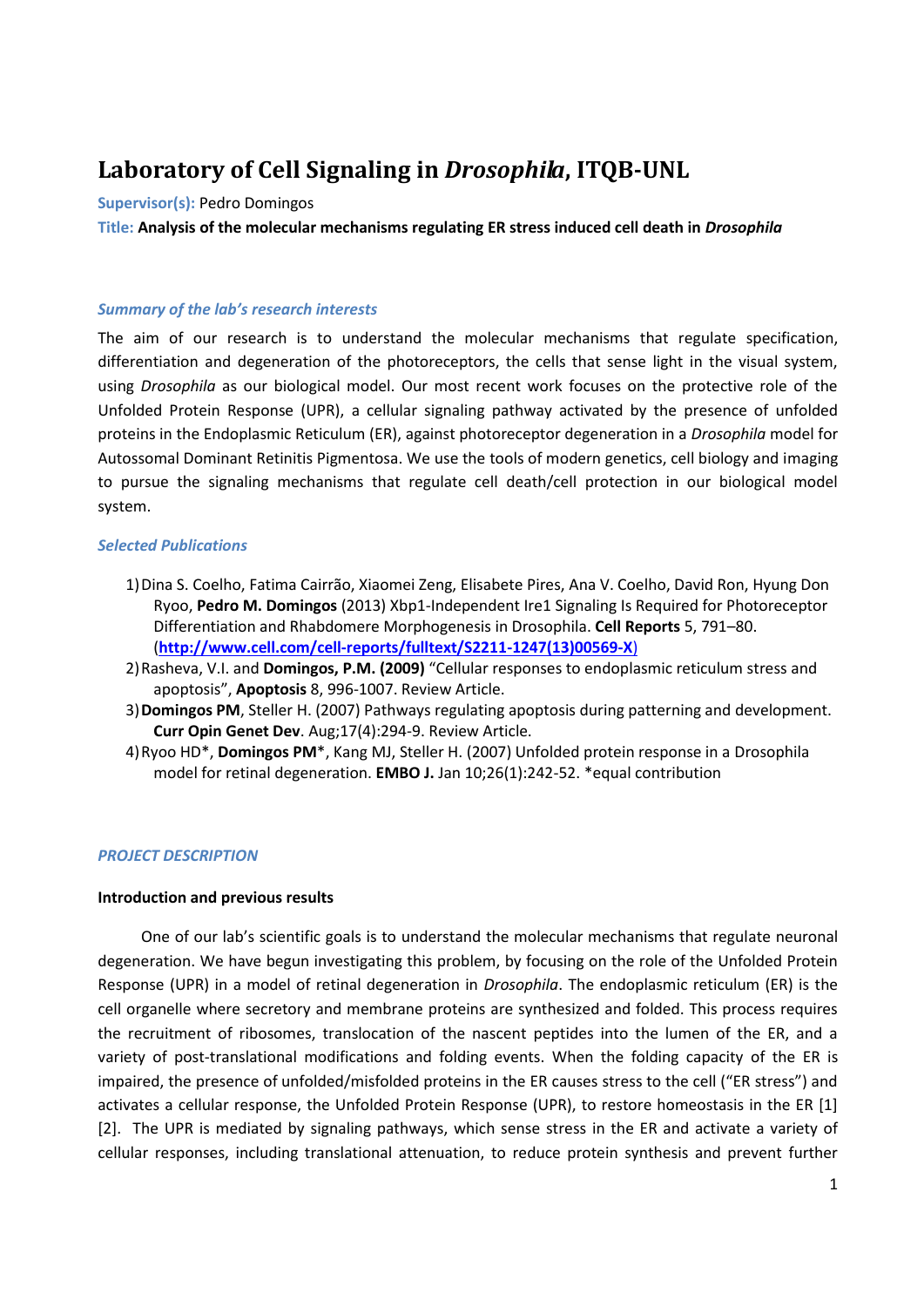accumulation of unfolded proteins, and the transcriptional upregulation of genes encoding ER chaperones and enzymes, to increase the folding capacity of the ER. However, in situations where ER stress is severe or prolonged, or when the cellular responses induced by UPR are not sufficient to overcome the origin of ER stress, cells can undergo programmed cell death (Apoptosis). Apoptosis is a genetic determined program of cell death, which involves a variety of intracellular signaling pathways leading to the activation of members of the caspase family of cysteine proteases. Although much progress has been made in understanding the signals and mechanisms by which caspases are activated, little is known about how apoptosis is induced in the context of ER stress.

Retinitis pigmentosa (RP) is a major cause of human blindness. In this disease, the photoreceptor cells in the eye progressively degenerate over time. About 30% of autosomal dominant RP cases are caused by mutations in Rhodopsin, the light sensitive protein of photoreceptors. In *Drosophila*, equivalent mutations in *ninaE* (the gene encoding Rhodopsin 1), also cause dominant degeneration of the retina, which occurs by apoptosis and can be blocked by the baculoviral caspase inhibitor p35 [3]. In addition, most of these mutations produce misfolded forms of Rhodopsin 1, which are not properly processed and accumulate in the ER [4]. We have started to investigate the role of the UPR in the degeneration process caused by *ninaE* mutations. One of the mediators of UPR is IRE1, which is a transmembrane protein resident in the ER, with a luminal domain sensitive to ER stress and cytoplasmic domain that mediates downstream signaling. In mammals and *C. elegans,* the cytoplasmic domain of IRE1 has endonuclease activity and, in the presence of ER stress, splices the mRNA of Xbp1 to create a functional protein [5] [6] [7]. Spliced Xbp1 functions as a transcription factor that activates the expression of many target genes to increase the ER client protein processing capacity. We have cloned *Drosophila* Xbp1 and constructed a fusion protein of Xbp1with GFP, in which GFP is only in frame with Xbp1 upon ER stress-induced IRE1 mediated splicing. We used this reagent as a reporter for "ER stress" and activation of the UPR. We found Xbp1::GFP expression in the *ninaE* mutations that cause retinal degeneration. This result demonstrates that these mutations activate the UPR, in particular, IRE1/Xbp1 mediated signaling. Moreover, we found that a mutation in Xbp1 has a dominant effect accelerating the retinal degeneration in *ninaE* mutants.

This result demonstrates that Xbp1 has a protective role against *ninaE* induced photoreceptor degeneration [8].

**Specific Aim -** Analysis of the molecular mechanisms regulating ER stress induced cell death.

From our previous findings, Xbp1 has a protective role against neuronal degeneration induced by *ninaE* mutations. However, transgenic expression of the activated form of Xbp1 (Xbp1spliced) also leads to cell death and degeneration, both in the developing eye during larval

stages and in the differentiated photoreceptors of the adult organism (Figure 1). This apparent paradox led us to hypothesize that the timing of Xbp1 activation is important for the final outcome, protection or death. For example, activation of Xbp1 during brief periods could have a protective role, while the continuous activation of Xbp1 would lead to a variety of cellular responses leading to cell death and degeneration. Consistent with this idea, two reports have shown that unspliced Xbp1, although inactive as a transcription factor, functions in a negative feedback loop to downregulate Xbp1spliced [9] [10]. To test this hypothesis, we will perform experiments where Xbp1spliced will be expressed in a conditional manner using Gal80ts, a thermo- sensitive version of the Gal4 inhibitor Gal80 [11]. In these experiments, we will